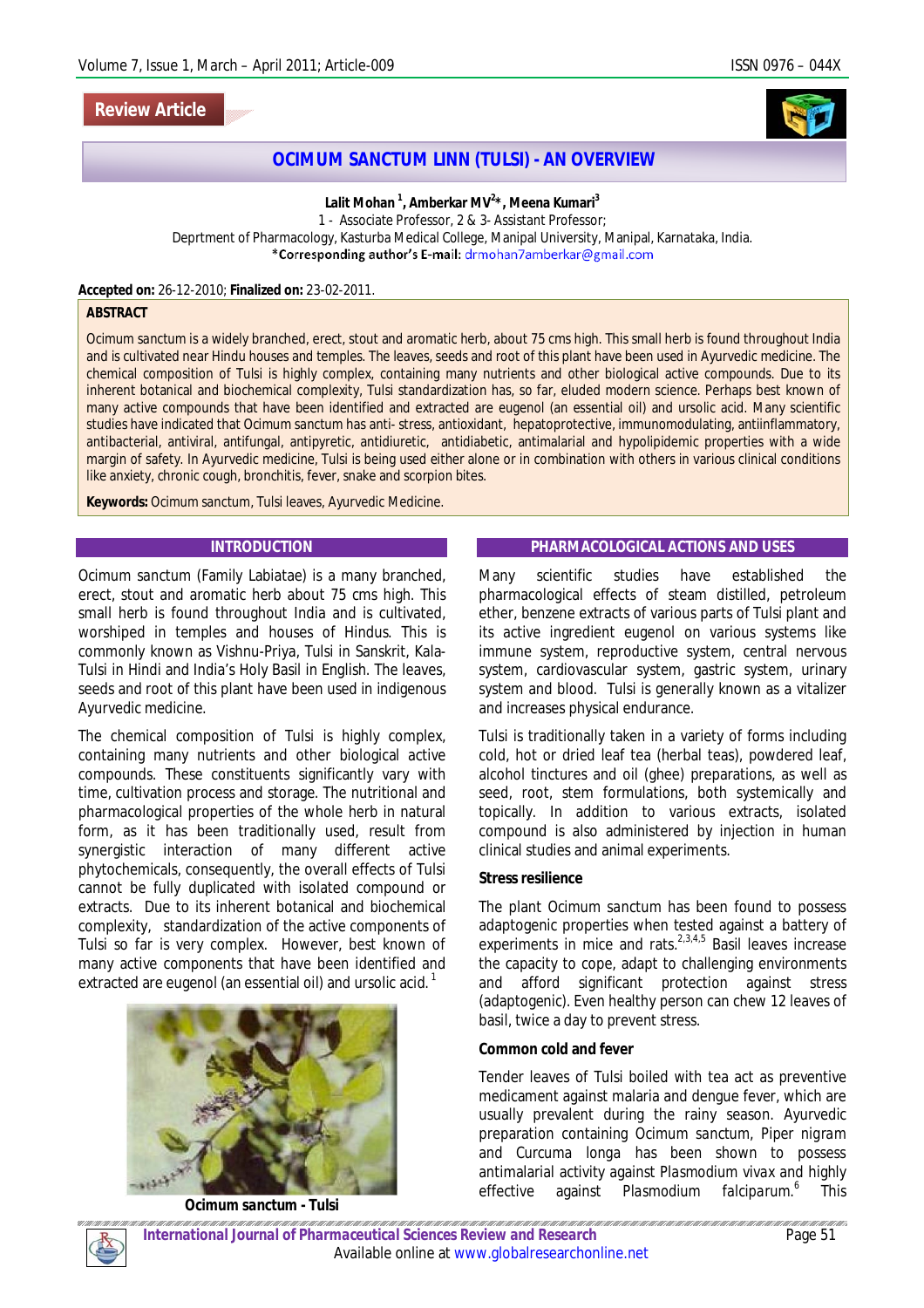preparation has been found to relieve the malarial clinical symptoms caused by these species. A decoction prepared from the roots of Tulsi plant is used as a diaphoretic in malarial fever.<sup>7</sup> Tulsi is important constituent of many Ayurvedic cough syrups and expectorants. It helps to mobilize mucus in bronchitis and asthma. Chewing Tulsi leaves relieve cold and flu like symptoms.

# **Antibiotic property**

Essential oils extracted from the leaves of *Ocimum sanctum L.* has been found to inhibit growth of *E. coli, B. anthracis* and *P. aeruginosa* in-vitro, showing its antibacterial activity. *Ocimum sanctum* also possesses antifungal activity against *Asperigillus niger* and aqueous extract of it was found to be effective in patients suffering from viral encephalitis.<sup>6</sup> In the treatment of ring worm infections, Tulsi leaves paste is indeed found to be very effective. Tulsi has significant natural antibacterial, antiviral and antifungal activities and is helpful in treating many serious systemic diseases, as well as localized infections.

## **Hypoglycemic, Hypolipidemic and Antioxidant properties**

The aqueous extract of *Ocimum sanctum* (Tulsi) mixed with diet for eight weeks to diabetic (streptozotocin induced) rats were studied. There was significant reduction in fasting blood glucose, serum lipid profile, lipid peroxidation products, and improvement in glucose tolerance. The aqueous extract also decreased LPO formation (thiobarbituric acid reactive substances TBARS) and increased antioxidant enzymes like superoxide dismutase (SOD), catalase (CAT), glutathione peroxidase (GPX), glutathione transferases (GT). It also increased antioxidant like reduced glutathione (GSH) levels in plasma and liver, lung, kidney and brain of rat.<sup>8</sup> Tulsi has been found to have therapeutic potential as antidiabetic, hypolipidemic, and antioxidant medicine.

## **Hepatoprotective, Renoprotective and Neuroprotective activities**

*Ocimum sanctum* leaf extract was found to be hepatoprotective against hepatotoxic paracetamol by significant reduction of serum enzymes aspartate aminotransferase (AST), alanine aminotransferase (ALT), alkaline phosphatase (ALP) in rats and also showed marked reduction in fatty degeneration of liver on histopathological examination.<sup>9</sup> Administration of combination of *Ocimum sanctum* aqueous leaf extract and gentamicin, significantly prevented rise in levels of serum creatinine and blood urea when compared to the gentamicin only treated group in rats.<sup>10</sup> Leaves and seeds of Tulsi plant have been reported to reduce blood and urinary uric acid level in albino rabbits and also possessed diuretic property.<sup>11</sup> *Ocimum sanctum* leaf extract prevents stress induced dendritic deficiency in hippocampal neurons in albino rats.<sup>12</sup> Research indicate that Tulsi has a very high safety margin and very low toxic

profile, providing safe beneficial effects at low doses without any undesirable side effects.

In Ayurvedic medicine, Tulsi has therapeutic potential either alone or in combination with other plants in various clinical conditions like eye disorders (glaucoma, cataract, & chronic conjunctivitis), catalepsy, snake and scorpion bites etc  $.^{4,6,13}$ 

# **CONCLUSION**

Tulsi is a common herb grown in many households with a wide range of therapeutic properties. It would be a blessing in disguise if this herb becomes a medicine for the common man. Still more clinical trials need to be conducted to support its medicinal therapeutic uses.

# **REFERENCES**

- 1. Miller R and Miller S. Tulsi green and Herbs. India's Holy Basil. htpp://www.omorganic.com/ tulsi 23J03:1-6.
- 2. Bhargava KP, Singh N. Antistress activity of *Ocimum sanctum linn*. Indian J Med Res. 1981; 73: 443-451.
- 3. Dadkar VN, Joshi AG, Jaguste VS, Billimoria FR, Dhar HL. Anti stress activity of *Ocimum sanctum* (Tulsi). Indian Drugs 1988; 25(5): 172-175.
- 4. Sen P, Maiti PC, Puri S, Ray A, Audulov NA and Valdman AV. Mechanism of anti-stress activity of *Ocimum sanctum Linn Eugenol* and *Tinospora malabarica* in experimental animals. Indian J Exp Biol. 1992; 30 (7): 592-596.
- 5. Tabassum I, Siddiqui Z N, Rizvi S J. Effects of *Ocimum sanctum* and *Camellia sinensis* on stressinduced anxiety and depression in male albino *Rattus norvegicus*. Indian j pharmacol. 2010; 42 (5): 283-288.
- 6. *Ocimum sanctum.* The Indian home remedy. In: Current Medical Scene, March-April 1992 (Edited and published by S. Rajeshwari, Cipla Ltd., BombayCentral, Bombay).
- 7. Pandey BP, Anita. In: Economic Botany (Published by Chand and Company Ltd., Ramnagar, New Delhi), p. 294, 1990.
- 8. Hussain EHMA, Jamil K and Rao M. Hypoglycemic, hypolipidemic and antioxidant properties of Tulsi (*Ocimum sanctum*) on streptozotocin induced diabetes in rats. Indian J of Clin Biochemistry*,* 2001; 16(2): 190-194.
- 9. Chattopadhay RR, Sarkar SK, Ganguly S, Medda C and Bassu TK. Hepatoprotectivity activity of *Ocimum sanctum* leaf extract against paracetamol induced hepatic damage in rats. Indian J Pharmacol. 1992; 24: 163-165.
- 10. Muglikar AG, Kothekar MA, Chilwant KS and Jaju JB. Effect of *Ocimum sanctum* (OS) aqueous leaf extract